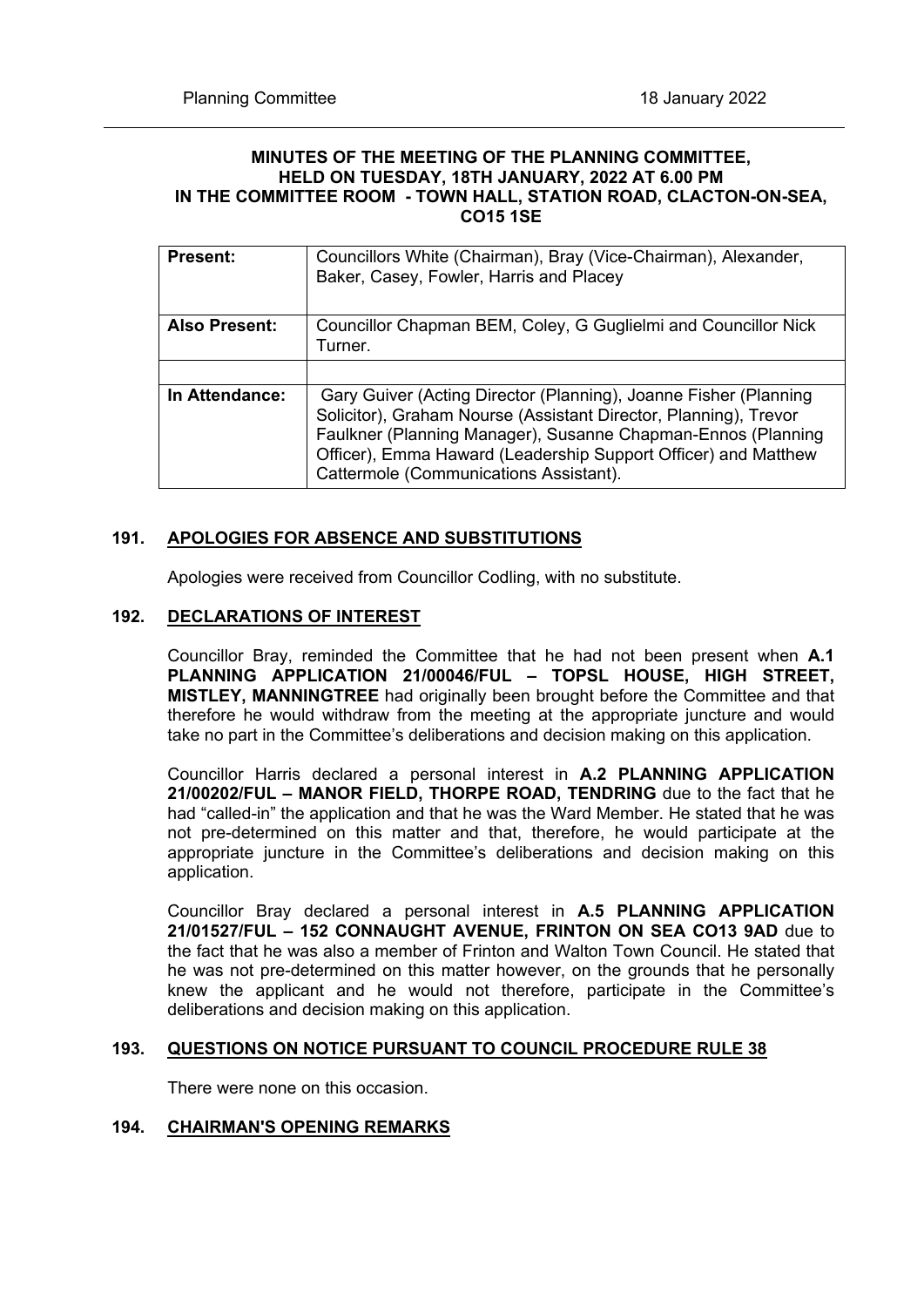The Chairman informed the Committee that prior to the commencement of the meeting Councillors Coley and G Guglielmi had informed the Council that they no longer wished to object to **A.1 PLANNING APPLICATION 21/00046/FUL – TOPSL HOUSE, HIGH STREET MISTLEY, MANNINGTREE.**

The Chairman advised the Committee and the public gallery that the Minutes of their previous meeting held on 21 December 2021 had not been published in time to be included on the Agenda for this meeting and that they would be taken now as an item at the next Committee meeting.

He further informed the meeting that agenda item **A.1 PLANNING APPLICATION 21/00046/FUL TOPSL HOUSE, HIGH STREET MISTLEY MANNINGTREE** was a previously deferred item and that consequently there would be no speakers under the Public Speaking Scheme on this application.

## **195. A.1 PLANNING APPLICATION – 21/00046/FUL – TOPSL HOUSE, HIGH STREET MISTLEY, MANNINGTREE**

Further to Minute 192 above and for the reasons stated therein, Councillor Bray withdrew from the meeting during the Committee's consideration of this planning application and its decision making thereon.

Members recalled that this application had originally been referred to the Planning Committee at the request of Councillor Coley due to his concerns with the building being listed and being in a Conservation Area, the introduction of a stairway access to the first floor, change of use of the first floor to residential, and that the building was located on the edge of a busy working dock and there were parking issues. This application had been submitted to the Planning Committee's meeting held on 28th September 2021 when it had been deferred in order to allow for further negotiations on the application in relation to the omission or amendment of the balcony details to the rear and to address Essex County Council's (ECC) Heritage objections as well as consideration of the external staircase to address overlooking and private amenity issues with the immediate neighbouring property.

The Committee was informed that the application had now been amended with the external staircase omitted. As such, the application related now solely to the proposed balcony and window to a door to the Quay elevation only.

Members recalled that the application site was located within the settlement development boundary as defined within both the adopted Tendring District Local Plan 2007 and the emerging Tendring District Local Plan 2013-2033 and Beyond Publication Draft 2017. The application site was also located within the Conservation Area and adjacent to a Grade II Listed Building.

It was reported that ECC Heritage had been consulted and had an objection to the proposed balcony.

The proposals were not considered by Officers to cause any impact upon the neighbouring amenities.

Mistley Parish Council had not commented on the amended application and no further letters of representations were received on the amended application.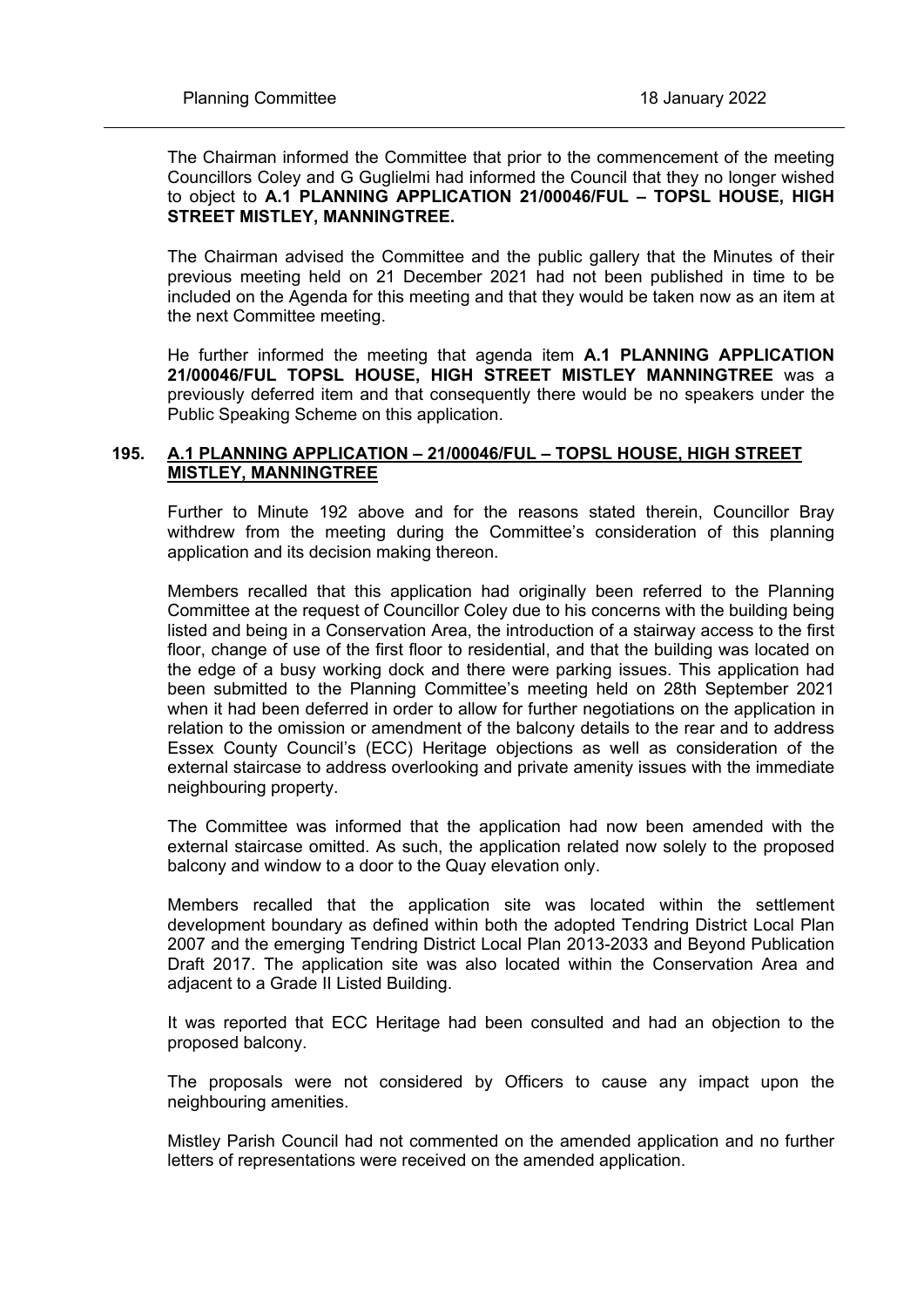The Committee had before it the published Officer report containing the key planning issues, relevant planning policies, planning history, any response from consultees, written representations received and a recommendation of approval.

At the meeting, an oral presentation was made by the Council's Planning Manager (TF) in respect of the application.

Due to the application being previously deferred, there were no speakers under the Public Speaking Scheme.

| Matters raised by Members of the Officer's response thereto:-<br>Committee:- |                                                                                                                                   |
|------------------------------------------------------------------------------|-----------------------------------------------------------------------------------------------------------------------------------|
| Had any objections been received?                                            | The Planning Officer referred to paragraph<br>5 of the officer's report, where it stated that<br>no objections had been received. |

Due to a need to rectify a problem with her motor vehicle Councillor Fowler left the meeting at this juncture and did not return before the meeting had ended.

Following discussion by the Committee, it was moved by Councillor Harris, seconded by Councillor Alexander and:-

**RESOLVED** that the Assistant Director (Planning) (or equivalent authorised officer) be authorised to grant planning permission for the development, subject to the following planning and conditions (and reasons):-

1 The development hereby permitted shall be begun before the expiration of three years from the date of this permission.

Reason - To comply with the requirements of Section 91 of the Town and Country Planning Act 1990, as amended by the Planning and Compulsory Purchase Act 2004.

2 The development hereby permitted shall be carried out in accordance with the following approved plans:

- Drawing no. TH05 REV12
- Drawing no. TH06 REV1
- Drawing no. TH12 REV1

Reason - For the avoidance of doubt and in the interests of proper planning.

3 Before any work is commenced drawings to a scale of not less than 1:20 fully detailing the new windows and doors and their surrounds to be used and indicating: materials; cross sections for glazing bars, cills, heads etc at a scale of 1:20; and method of glazing shall be submitted to and approved in writing by the Local Planning Authority. The approved works shall be installed/carried out in complete accordance with the approved details.

Reason - The application relates to a building in the Conservation area and adjacent to a Grade II Listed building and therefore such details are necessary in order to preserve and enhance the historic character.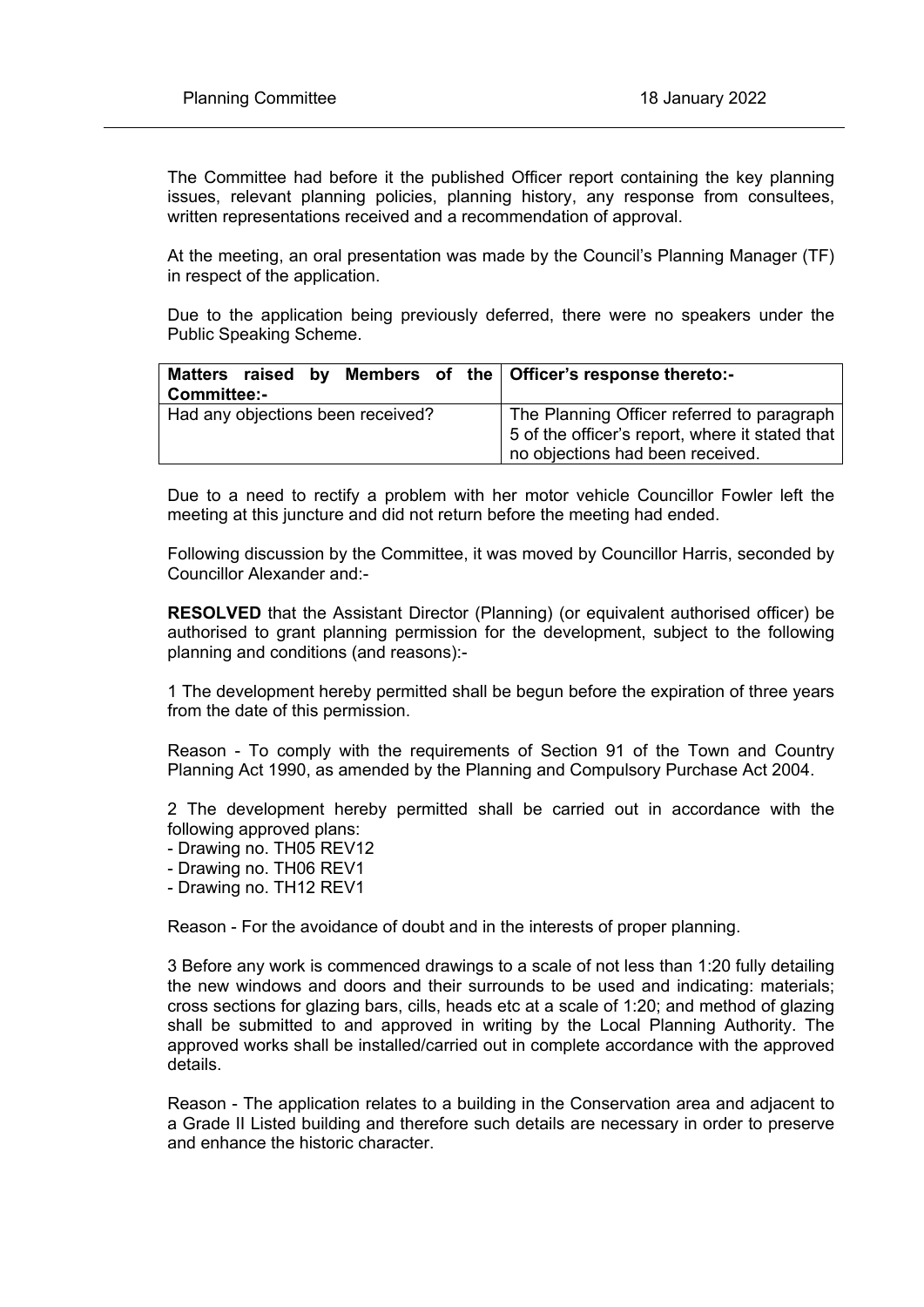4 No development shall be commenced until a schedule of external finish materials shall be submitted to and agreed, in writing, by the Local Planning Authority. Such materials as may be agreed shall be those used in the development and permanently maintained as such.

Reason - To ensure materials are of a very high quality to respect the building and its setting.

In addition, the removal of the staircase.

#### **196. A.2 PLANNING APPLICATION – 21/00202/FUL – MANOR FIELD, THORPE ROAD, TENDRING**

Further to Minute 192 above and for the reasons stated therein, Councillor Harris had declared a Personal Interest in this matter.

The Committee was aware that the application had been called in by Councillor Peter Harris.

Officers reported that the proposal was for the change of use of part of an existing agricultural building into an agricultural vehicle repair workshop for agricultural vehicles, machinery and limited models of Land Rover vehicles. The site was located within a larger site which was used for agricultural purposes including sheep farming.

Members were informed that the proposal was in a rural location and would serve the surrounding agricultural community. Objections from Essex County Council Highways regarding the access from Thorpe Road and this Council's Environmental Protection regarding noise and ventilation had been overcome and subject to conditions was considered by Officers to be acceptable.

The Committee had before it the published Officer report containing the key planning issues, relevant planning policies, planning history, any response from consultees, written representations received and a recommendation of approval.

At the meeting, an oral presentation was made by the Council's Planning Manager (TF) in respect of the application.

An update sheet had been circulated to the Committee prior to the meeting with details of:-

(1) A further third party objection that had been received.

(2) Amendments to Proposed Conditions 3, 7 10 and 11.

Victoria Patten, a local resident, spoke in support of the application.

Jill Brattan, a local resident, spoke against the application.

Parish Councillor Ted Edwards, representing Tendring Parish Council, spoke against the application.

**Matters raised by Members of the Committee:- Officer's response thereto:-**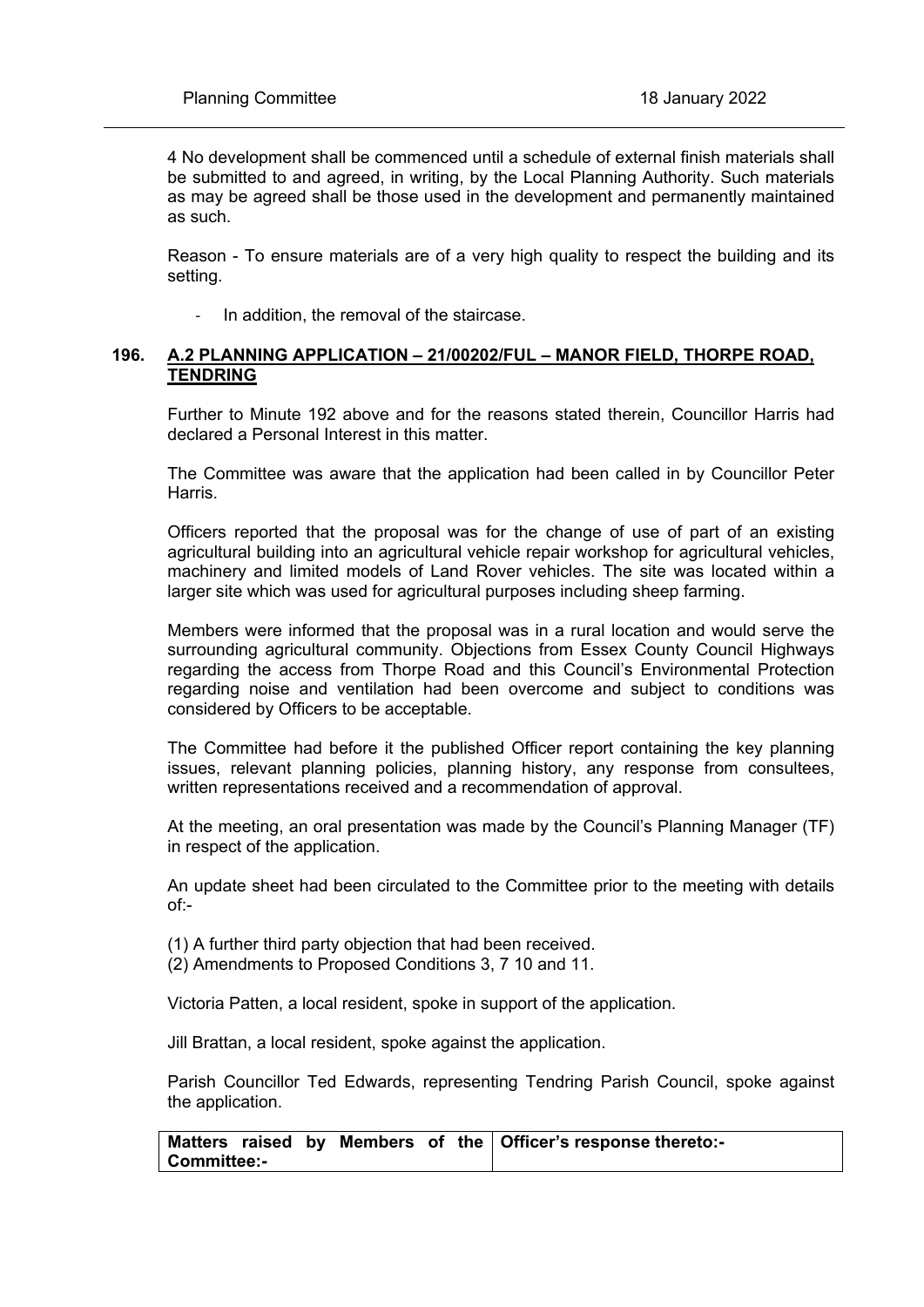| A member of the Committee asked the<br>Planning Officer to clarify that the barn                                                                                                                                                                                               | The Planning Officer confirmed.                                                                                                                                                                                                                                                                                                                            |
|--------------------------------------------------------------------------------------------------------------------------------------------------------------------------------------------------------------------------------------------------------------------------------|------------------------------------------------------------------------------------------------------------------------------------------------------------------------------------------------------------------------------------------------------------------------------------------------------------------------------------------------------------|
| was granted permission in 2018? Would<br>officers have been likely to approve if the<br>application initially proposed the use of a<br>workshop?                                                                                                                               | The Planning Officer confirmed that the<br>building was not agricultural and therefore,<br>would not have been recommended for<br>approval if brought to the Committee for the<br>proposed use in 2018.                                                                                                                                                    |
| It was also raised by a member of the<br>Committee the definitive use of<br>Land<br>Rover Defenders.                                                                                                                                                                           | Officers were unsure why Land Rover<br>Defenders in particular were specifically<br>noted. The Planning Officer advised that a<br>could be put<br>condition<br>before<br>the<br>Committee whereby, the vehicle was not<br>specified.                                                                                                                       |
| Were the sound reduction techniques of<br>an approved standard?                                                                                                                                                                                                                | The noise impact assessment raised initial<br>when submitted. The<br>concerns<br>sound<br>reduction techniques were in accordance<br>with requirements.                                                                                                                                                                                                    |
| There was a need for storage and<br>disposal. There was no evidence of this<br>in the plans.                                                                                                                                                                                   | Planning<br>Officer<br>The<br>advised<br>that<br>submissions allowed storage for disposal to<br>be taken off site. The officer referred to<br>Condition 6 whereby, a proposed Waste<br>Management System must be approved by<br>local Planning Authority. Condition 11 also<br>stated that 'no goods should be stacked,<br>stored or deposited illegally'. |
| It was raised by a member of the<br>Committee concerns relating to water and<br>waste. Was there a proposal on how to<br>comforts such as washing<br>address<br>hands?                                                                                                         | The Planning Officer confirmed that it was<br>not referred to specifically. A mobile facility<br>could be conditioned by the Committee.                                                                                                                                                                                                                    |
| A member of the Committee referred to<br>the use for vehicles that belong to the<br>premises, was this correct?                                                                                                                                                                | The Planning Officer advised that the use<br>was for agricultural repairs and machinery<br>from other sites.                                                                                                                                                                                                                                               |
| When<br>the<br>noise<br>assessment<br>was<br>completed, was it completed under the<br>assumption that doors would be closed?<br>A member of the Committee referred to<br>the floor plans, how much of the 23m<br>length was proposed to have been taken<br>up by the workshop? | The Planning Officer confirmed that the<br>assessment was completed based on the<br>assumption that the doors would be closed.<br>The Planning Officer suggested that 60% of<br>the building would have consisted of the<br>workshop.                                                                                                                      |
| How effective would the log book have<br>been, and how often would it have been<br>inspected?                                                                                                                                                                                  | Officer<br>Planning<br>informed<br>The<br>the<br>Committee that it was under the owners'<br>discretion. The condition could be worded to<br>record a timeframe.                                                                                                                                                                                            |
| It was clear that the application was<br>outside of the development boundary of<br>the emerging local plan. Was it correct<br>that the application must have significant<br>benefits<br>local economy for<br>to the<br>permission to be granted?                               | Officer<br>Planning<br>advised<br>the<br>The<br>Committee that the application was outside<br>settlement<br>boundary.<br>The<br>οf<br>the<br>diversification of the application must be<br>considered.                                                                                                                                                     |
| A member of the Committee asked if the<br>site was unique in its merits.                                                                                                                                                                                                       | The Planning Officer confirmed that the<br>application was not unique and the services                                                                                                                                                                                                                                                                     |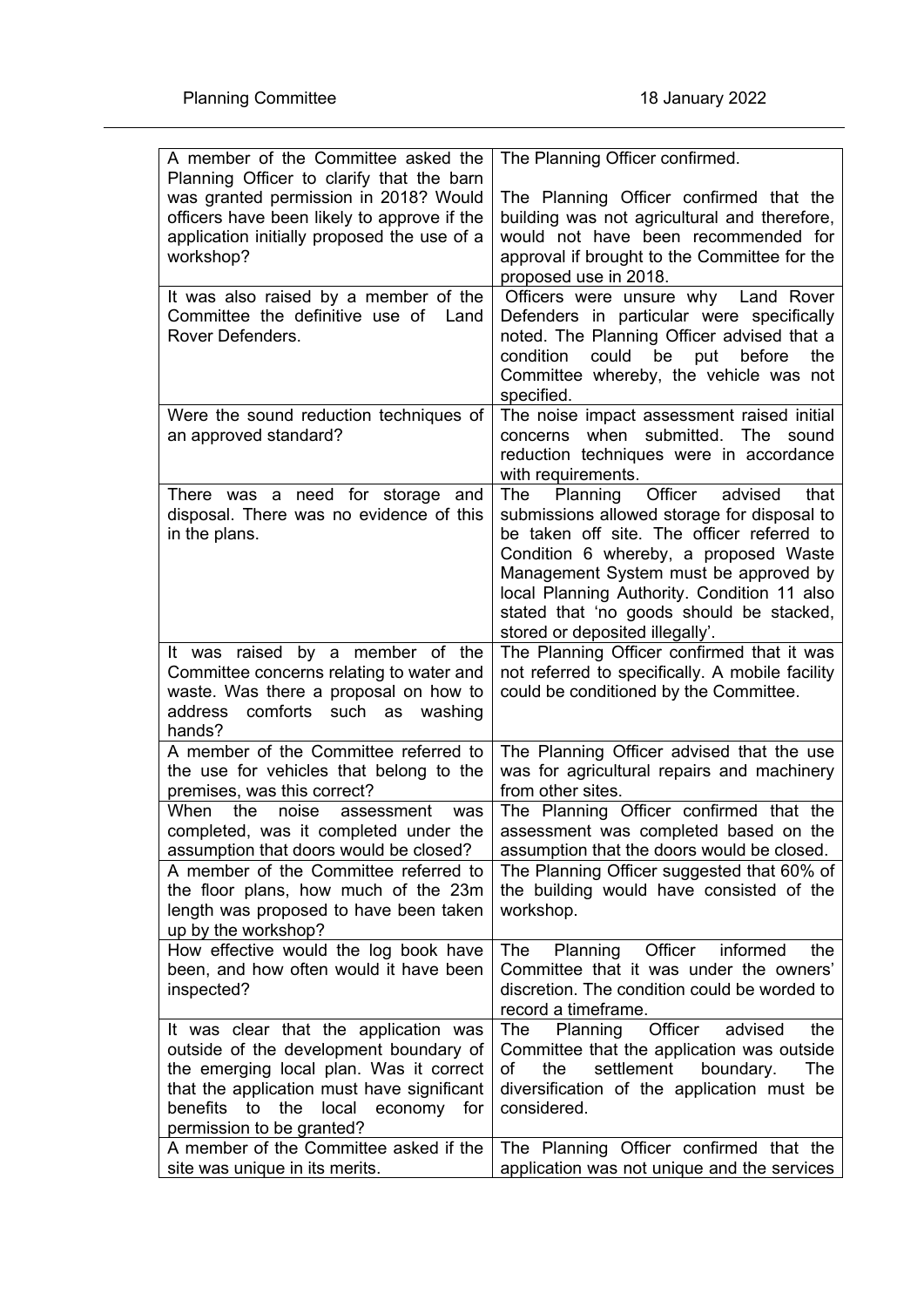|                                                                  | could be provided elsewhere.                                                       |
|------------------------------------------------------------------|------------------------------------------------------------------------------------|
|                                                                  | Concerns were raised regarding the lack The Planning Officer referred to condition |
| of plans for exhaust fumes extraction,                           | 11 whereby 'all materials will be kept within                                      |
| ramps, or location for scrap materials or $\vert$ the premises'. |                                                                                    |
| an air compressor.                                               |                                                                                    |
|                                                                  | There was no mention of air tools within   It was advised that air tools were not  |
| the report. Had the sound assessment                             | specifically assessed. Condition 5 referred                                        |
| taken into account these specific tools?                         | to a Ventilation System to support air quality                                     |
| Was there a possibility for air conditioning                     | in the premises. It would be possible to re-                                       |
| to be installed?                                                 | word the condition.                                                                |

Following discussion by the Committee, it was moved by Councillor Bray, seconded by Councillor Harris and unanimously **RESOLVED** that, contrary to the Officer's recommendation of approval, the Assistant Director (Planning) (or equivalent authorised officer) be authorised to refuse planning permission for the development due to the following reasons:-

- does not offer any 'essential' need to warrant approval (Policy PP13);
- does not respond positively to local character & context to preserve & enhance the quality of existing places and their environs (Policy SP7);
- inappropriate location for this activity;
- precedent for other such applications;
- change from rural to industrial character; and
- other more suitable sites for such uses & no reason to site it in this rural location.

## **197. A.3 PLANNING APPLICATION – 20/00907/FUL – LAND REAR OF 87 TO 89 TOWER STREET, LIME STREET, BRIGHTLINGSEA**

Members were informed that the application had been referred to the Planning Committee at the request of Ward Councillor Jayne Chapman BEM, due to her concern over the scale of the proposed storage building and the site's location (remote from the host dwelling), in an area liable to flooding where historic covenants would preclude the development.

The Committee was informed that the proposal was situated in an edge-of-settlement location, divorced from the applicant's flatted dwelling in Brightlingsea. Nevertheless, development plan policy would not have precluded the proposal in principle and it would not have materially harmed the character or appearance of the area, or wider landscape. There was a recreational functional need for the development to be located in this location and the proposal was compatible with adjoining land uses. Members were reminded that the site was not at risk of flooding and the proposal would not harm the residential amenity of neighbours, having particular regard to privacy and outlook, noise and disturbance. There would have been no harm to sites protected for their biodiversity importance, and there was no objection from the Local Highway Authority.

Subject to conditions, in the opinion of Officers the proposal would have therefore complied with the requirements of the development plan and material considerations did not contradict that.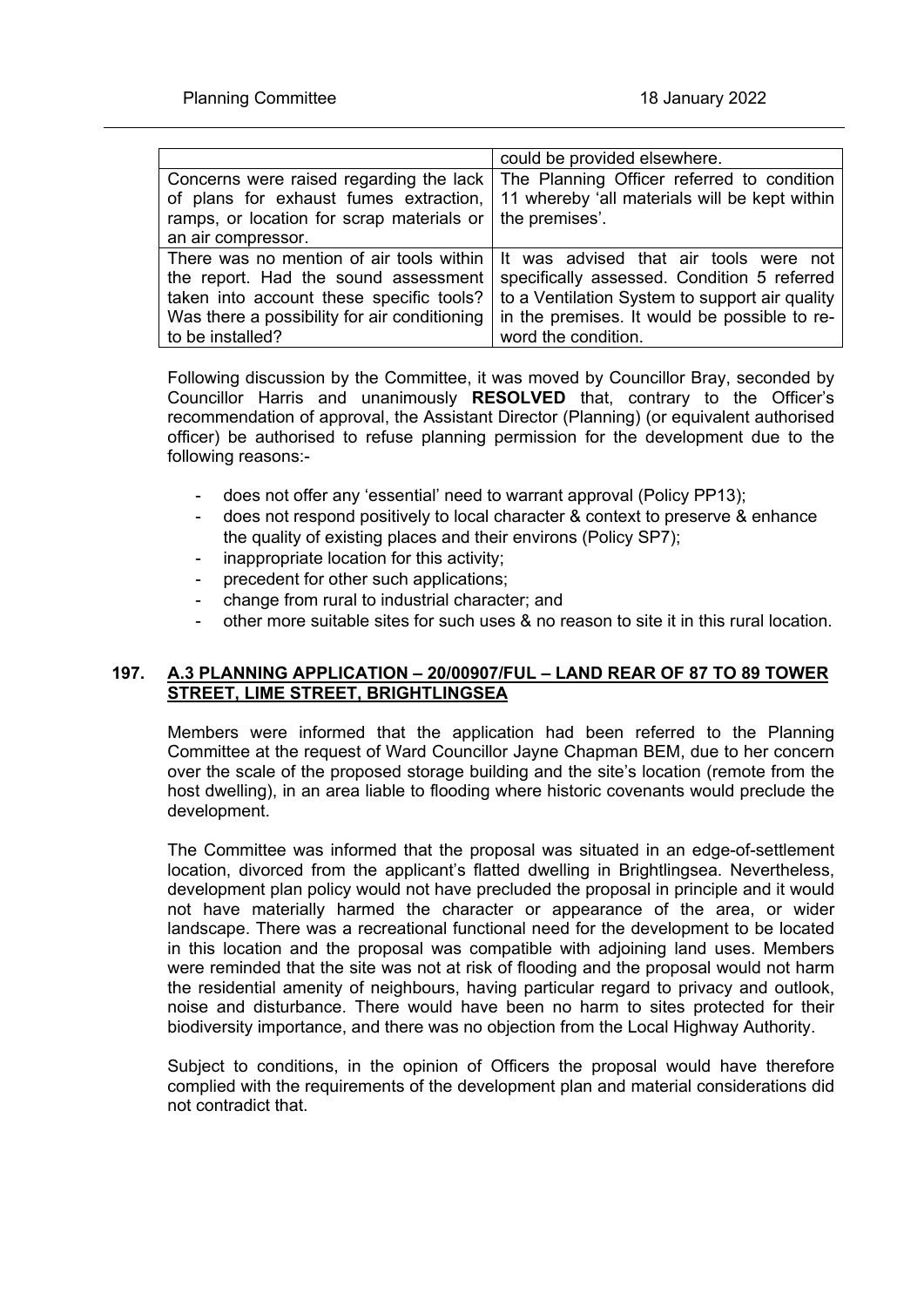The Committee had before it the published Officer report containing the key planning issues, relevant planning policies, planning history, any response from consultees, written representations received and a recommendation of approval.

At the meeting, an oral presentation was made by the Council's Planning Manager (TF) in respect of the application.

An update sheet had been circulated to the Committee prior to the meeting to advise that Ward Councillor Jayne Chapman BEM had emailed Officers to comment that Brightlingsea Town Council had no objection to the use of the land as a garden, but were concerned about the size of the outbuilding and questioned why anyone would want an area of outdoor amenity space remote from a dwelling.

Also, that the Town Council was concerned over the potential for a residential use of the storage building in the future. The area was outside of the Settlement Development Boundary and was liable to flooding. Restrictions had been placed during the winter months on approved commercial uses [uses for commercial storage of boats and caravans]. Application TEN/1658/88 for open storage of boats, trailers and associated equipment had been refused planning permission on 27 September 1988 (east of Lime Street at the rear of the Masonic Hall).

| Matters raised<br>Committee:-                                             | by Members of the Officer's response thereto:-                                                                                  |
|---------------------------------------------------------------------------|---------------------------------------------------------------------------------------------------------------------------------|
| A member of the Committee referred to                                     | The Planning Officer confirmed that the                                                                                         |
| the Ward Member's concern for use.                                        | landscape was an improvement for the<br>site, the use with condition 2 could be<br>monitored.                                   |
| Why was it necessary for 2 water tanks?                                   | It is not clear for the reasons of 2 tanks,<br>they will be placed adjacently<br>and<br>therefore were not deemed unacceptable. |
| A member of the Committee referred to                                     | Planning Officer referred<br>The<br>the                                                                                         |
| paragraph 6.15 of the officer's report                                    | Committee to condition 4 in relation to the                                                                                     |
| regarding the removal of permitted<br>development rights.                 | boundary treatment to Lime Street.                                                                                              |
| What was the height of the proposed<br>property and what would be stored? | The Planning Officer confirmed that the<br>overall height was between its highest at<br>5m and lowest point of 3m.              |
| Was there electricity on site? Members                                    | It was unknown. However, there was a                                                                                            |
| were informed that there was no water                                     | water supply where the hose was gravity-                                                                                        |
| facility or electricity accessible from the<br>site.                      | fed from the proposed water tanks.                                                                                              |

Councillor Chapman BEM, a local Ward Member who had "called in" the application, spoke against the application.

Following discussion by the Committee, it was moved by Councillor Bray, seconded by Councillor Placey and **RESOLVED** that the Assistant Director (Planning) (or equivalent authorised officer) be authorised to grant planning permission for the development, subject to the following planning conditions (and reasons):-

1 The development hereby permitted shall be carried out in accordance with the following approved plans: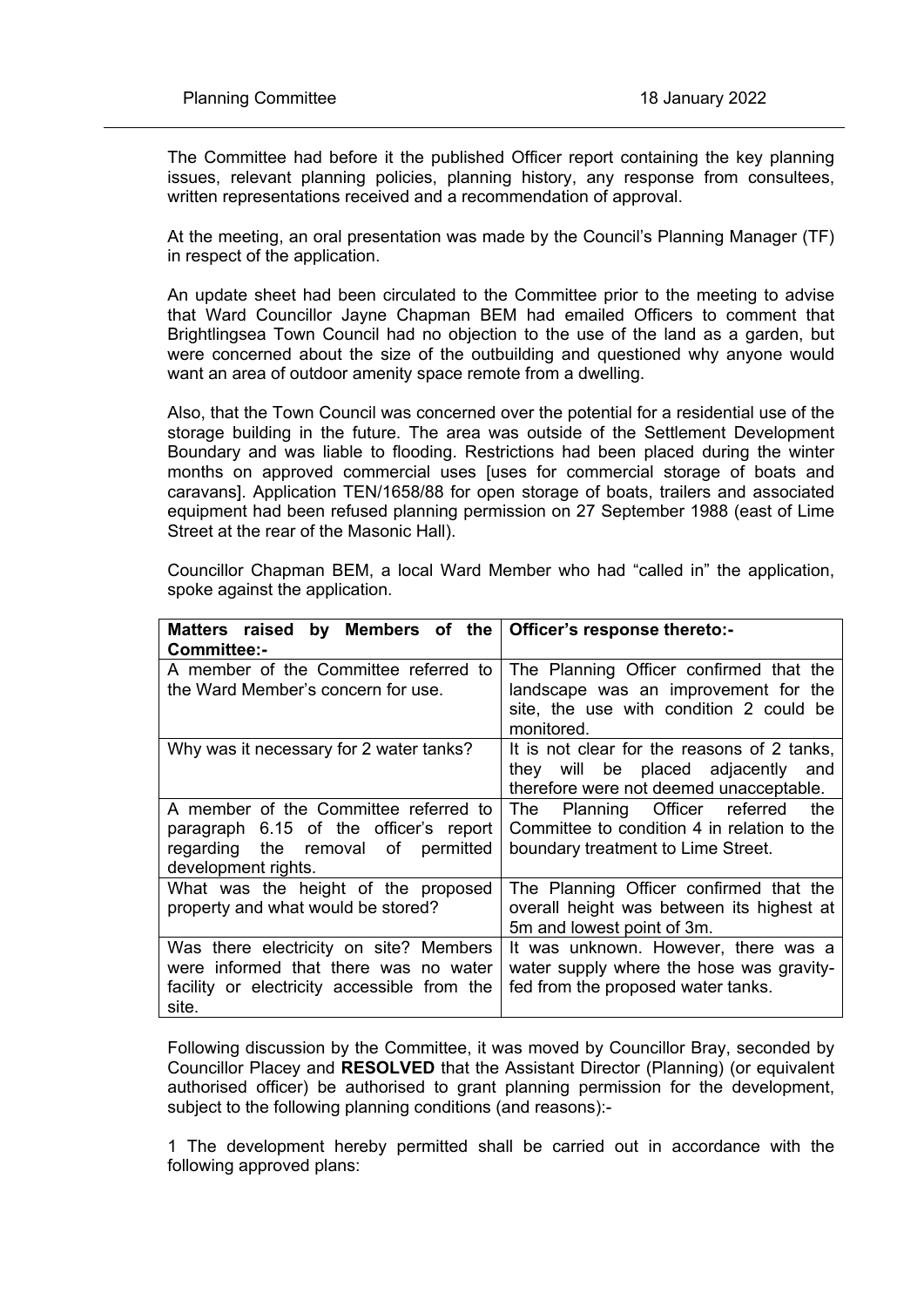Location Plan Dated 25.07.2020 Site Plan Dated 22.06.2021, Dwg. No. TC 01.22 Elevations and Layout, Dwg. No. TC 01.21 Photographs of Summer House and Water tanks

Reason - For the avoidance of doubt and in the interests of proper planning.

2 The use of the storage building hereby permitted shall be limited to private use only, as set out in the application, and shall not be used for any B8 storage and distribution or any other commercial use.

Reason: In the interest of protecting the residential amenity of neighbours.

3 External lighting shall only be install in accordance with scheme of external lighting which shall have first been submitted to and agreed in writing by the local planning authority.

Reason: In the interest of preventing unnecessary light pollution.

4 Any boundary treatment to Lime Street shall only be erected in accordance with details which shall have first been submitted to and approved in writing by the local planning authority.

Reason: In the interest of visual amenity.

5 Notwithstanding the provisions of the Town and Country Planning (General Permitted Development) (England) Order 2015 (or any order revoking and re-enacting that Order with or without modification), no boundary treatment to Lime Street shall be erected other than as may have been expressly authorised by Condition 4 of this permission.

Reason: In order that such development can be controlled in the interests of visual amenity.

6 External materials and finishes, windows and doors of the storage building hereby approved, and any remaining hard/soft landscaping to be carried out, shall be in accordance with precise details which shall have first been submitted to and agreed in writing by the local planning authority.

Reason: In the interest of visual amenity.

Revised condition 2 (and reason):

*The use of the storage building hereby permitted shall be limited to private use only, as set out in the application, and shall not be used for any b8 storage and distribution or any other commercial us, or for any residential occupation as a dwelling.*

Reason: in the interest of protecting the residential amenity of neighbours and to ensure compliance with the development plan.

Additional condition 7 (surface water drainage – adapted from pins model conditions) prior to first use of the storage building, surface water drainage works shall have been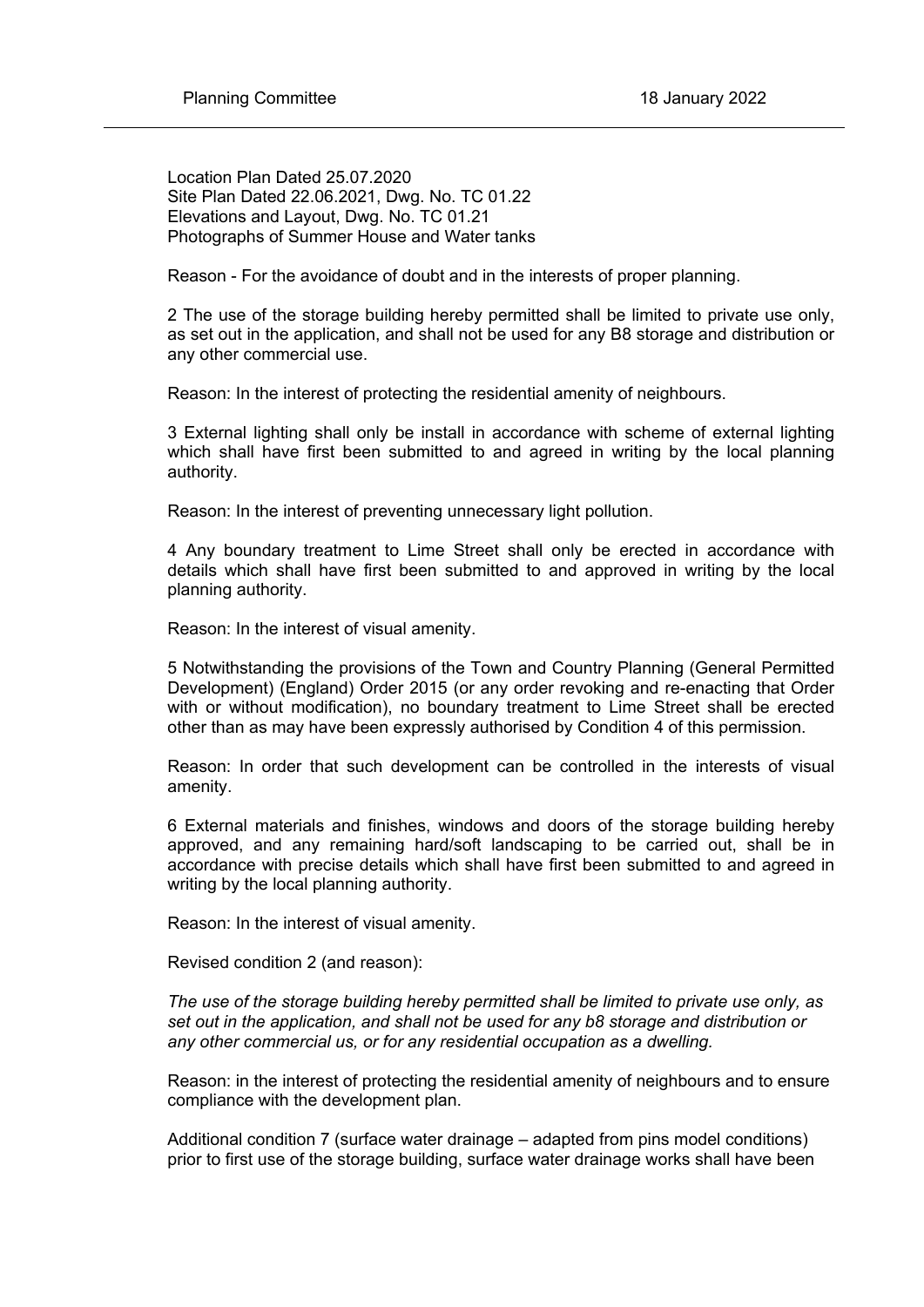carried out in accordance with details which shall have been submitted to and approved in writing by the local planning authority.

Reason: in order to address surface water run-off and ensure appropriate drainage.

#### **198. A.4 PLANNING APPLICATION – 21/01270/FUL – TESCO EXPRESS 32 - 34 HIGH STREET, MANNINGTREE CO11 1AJ**

The Committee was informed that the application had been referred to the Planning Committee by Councillor Giancarlo Guglielmi on grounds of *"the negative impact on the street scene and the Manningtree and Mistley Conservation Area with the incongruous gas cooler sited inappropriately imparting a constant noise by its humming which not only impacted on neighbours' amenity, but also on their quality of life."*

It was reported that the application sought retrospective planning permission for the CO2 gas cooler and as part of the application a timber enclosure was proposed.

Officers stated that it was regrettable that the CO2 gas cooler had already been installed prior to a grant of planning permission, however the application presented a development that was deemed to be acceptable in terms of design, visual impact and heritage considerations and so was recommended by Officers for approval subject to the necessary conditions set out in the Officer's report.

The Committee had before it the published Officer report containing the key planning issues, relevant planning policies, planning history, any response from consultees, written representations received and a recommendation of approval.

At the meeting, an oral presentation was made by the Council's Planning Officer (SC-E) in respect of the application.

An update sheet had been circulated to the Committee prior to the meeting to advise that the applicant's (Tesco) Project Team had confirmed that they had reviewed all the available locations and based on the proximity to all resident properties, they had advised the current location would have been most suitable as to cause minimum impact from the noise and visual aspect. Post which, noise assessment had been carried out to validate the suitability of this location and required mitigation had been proposed.

Mrs Mandy Rose, a local resident, spoke against the application.

Councillor G Guglielmi, a local Ward Member who had "called–in" the application, spoke against the application.

Councillor Coley, a local Ward Member, also spoke against the application.

| Matters raised by Members of the   Officer's response thereto:- |                                                                                           |
|-----------------------------------------------------------------|-------------------------------------------------------------------------------------------|
| <b>Committee:-</b>                                              |                                                                                           |
|                                                                 | It was raised by a member of the The Planning Officer confirmed that two previous         |
|                                                                 | Committee that an application was   applications were submitted and refused based         |
|                                                                 | previously refused. Was there on the impact on neighbours and the lack of                 |
|                                                                 | alternative solutions available to the $\vert$ details around the necessity. Members were |
|                                                                 | applicant? Was the impact on the reminded that no objections had been raised for          |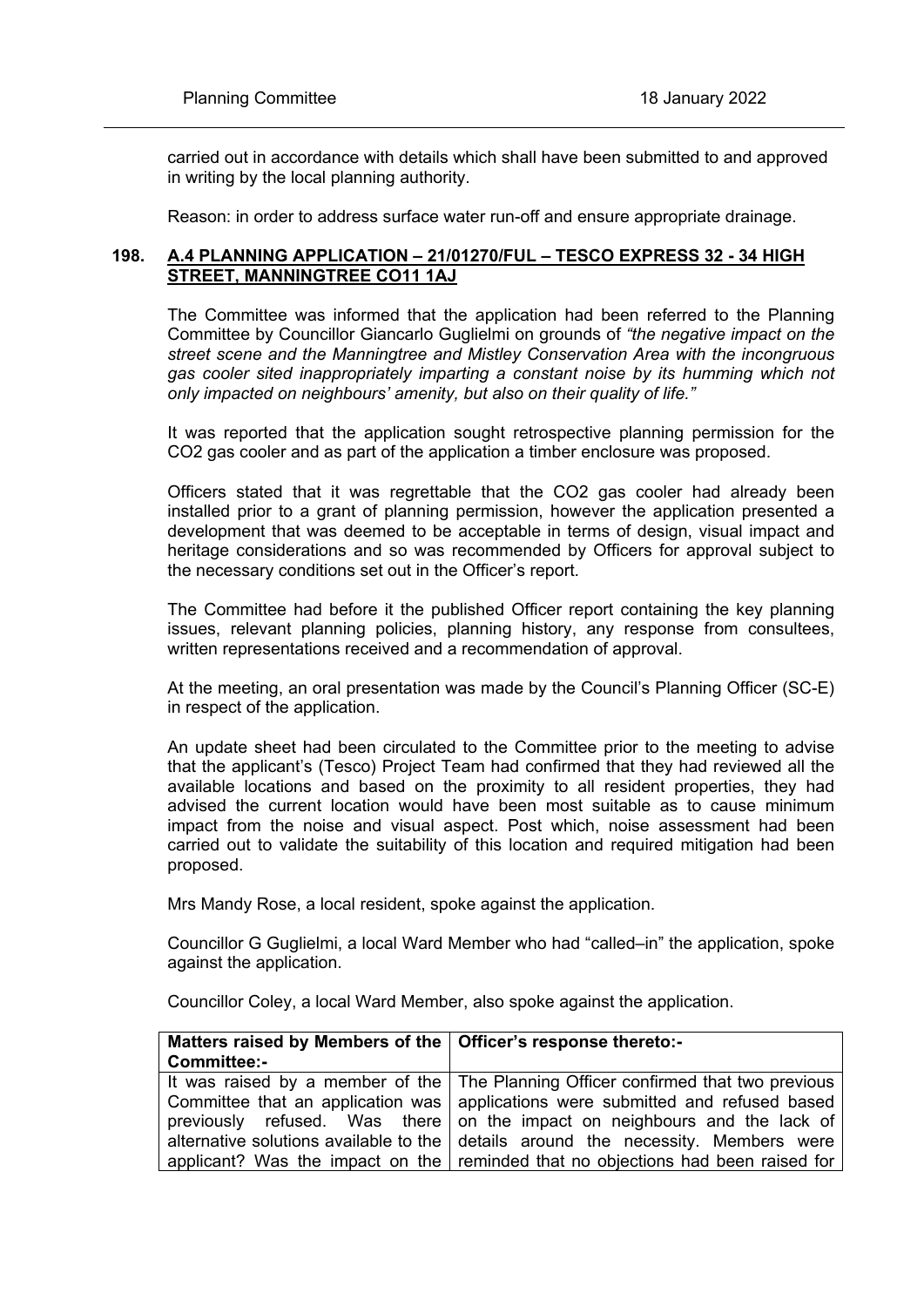| surrounding areas highlighted?                           | this application.                                                                             |
|----------------------------------------------------------|-----------------------------------------------------------------------------------------------|
| Was there still an impact on the                         | The Planning Officer advised that a noise                                                     |
| neighbours?                                              | assessment, according to the British Standard                                                 |
|                                                          | had been carried out. The Planning Officer                                                    |
|                                                          | informed the Committee that the assessment                                                    |
|                                                          | took readings from the closest residential                                                    |
|                                                          | dwellings.                                                                                    |
| At what point was the assessment                         | Planning Solicitor confirmed<br>The<br>the<br>that                                            |
| carried out?                                             | assessment had been carried out between the                                                   |
|                                                          | hours of 7:30pm and 12:00am.                                                                  |
| member<br>οf<br>the<br>Committee<br>A                    | The Planning Officer informed the Committee that                                              |
| referred to<br>the<br>preservation or                    | no objections had been raised with regards to the                                             |
| enhancement of the conservation                          | conservation perspective of the application.                                                  |
| area.                                                    |                                                                                               |
| What difference would<br>a fence                         | The Planning Officer confirmed that the fence                                                 |
| make to the acoustics?                                   | to hide the visuals of the proposals.<br>was                                                  |
|                                                          | Conditions could be put forward whereby an                                                    |
|                                                          | acoustic fence could be recommended.                                                          |
| A Member referred to article<br>1,<br>it                 | The Planning Solicitor referred Members to                                                    |
| be<br>relevant<br>this<br>would<br>to                    | paragraphs 1.8 and 1.10 of the officer's report<br>whereby it stated 'human rights are always |
| application?                                             |                                                                                               |
|                                                          |                                                                                               |
|                                                          | assessed', in particular articles 8, 1 and 10.                                                |
| <b>of</b><br>the<br>environmental<br>terms<br>In.        | The Planning Officer confirmed that the impact                                                |
| impact and CO2 hydrocarbons, was                         | was more environmentally-friendly.                                                            |
| it more environmentally-friendly?                        |                                                                                               |
| the<br>noise<br>Could<br>been<br>have                    | The Planning Officer advised that a condition                                                 |
| where<br>enclosed<br>there<br>was<br>necessary air flow? | for<br>could<br>be<br>recommended<br>alternative<br>an<br>acoustic fence.                     |

Following discussion by the Committee, it was moved by Councillor Harris, seconded by Councillor Alexander and unanimously **RESOLVED** that, contrary to the Officer's recommendation of approval, the Assistant Director (Planning) (or equivalent authorised officer) be authorised to refuse planning permission for the development due to the following reasons:-

Contrary to Policy EN17 of Adopted Local Plan and Policies SP7 and SPl3 of Emerging Local Plan with respect to local amenity issues/disturbance by reason of unacceptable noise impacts & Policy PPl8 of emerging Local Plans in terms of impact on conservation area.

At this point in the proceedings, the Chairman requested approval from Members of the Committee to continue the meeting past the allowed period of 3 hours as required by Council Procedure Rule 35.1. It was moved by Councillor Harris, seconded by Councillor Placey and **RESOLVED** that the Committee continue its deliberations.

## **199. A.5 PLANNING APPLICATION – 21/01527/FUL – 152 CONNAUGHT AVENUE, FRINTON ON SEA CO13 9AD**

Further to Minute 192 above and for the reasons stated therein Councillor Bray left the meeting at this juncture and did not return before the meeting had ended.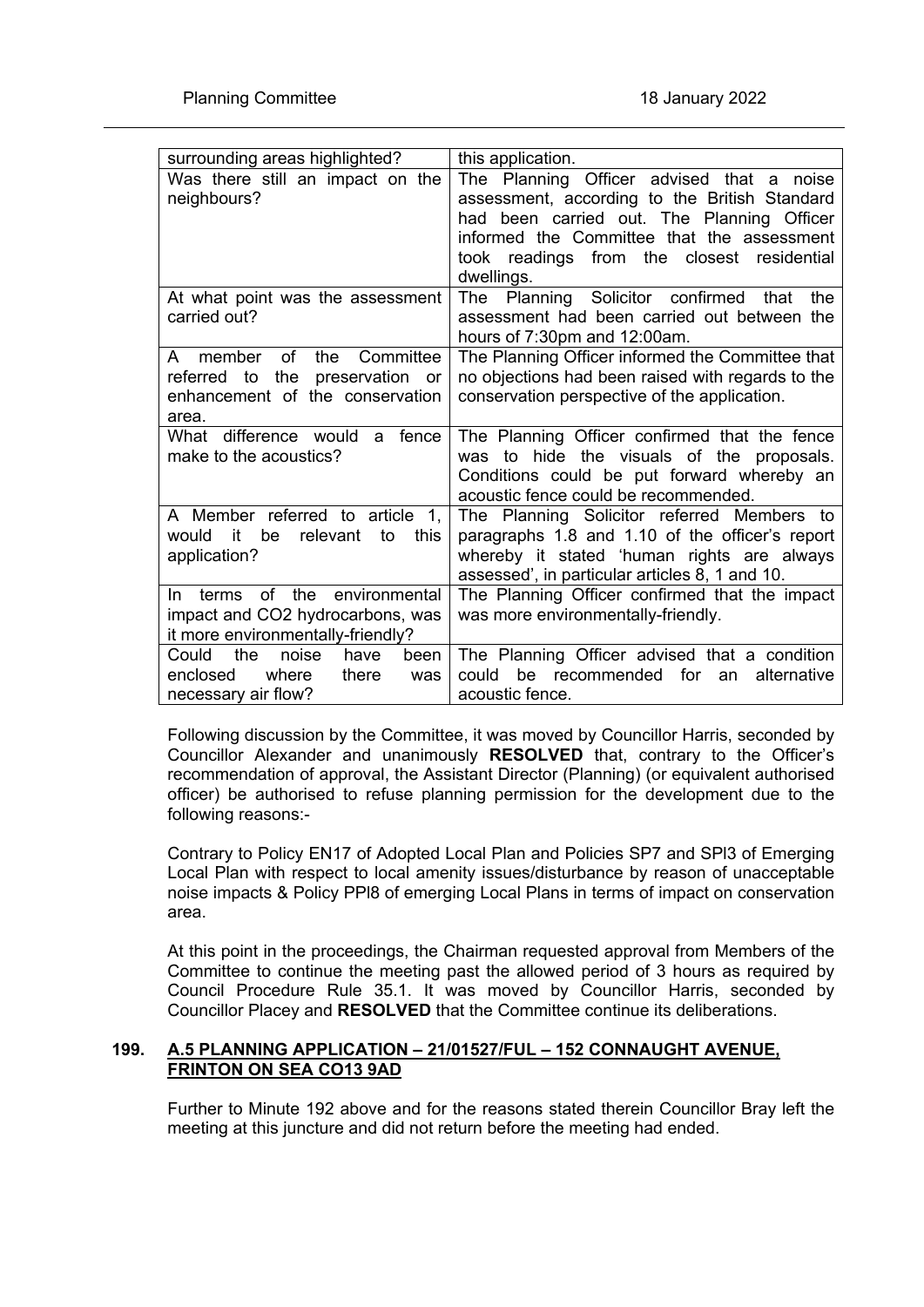It was reported that Councillor Turner had "called-in" the application, in relation to the impact of the proposal on the Conservation Area.

The Committee was reminded that the proposal was for a disabled access ramp to be located at the front entrance to the Pharmacy. The site was located within the defined Settlement Development Boundary of Frinton-on-Sea and also sat within the Frinton and Walton Conservation Area.

Members were informed that the proposal was considered by Officers to be of a size, scale and design in keeping with the overall site and surrounding area. There were no concerns raised regarding the impact on the neighbouring residential properties and subject to conditions it was considered acceptable.

The Committee had before it the published Officer report containing the key planning issues, relevant planning policies, planning history, any response from consultees, written representations received and a recommendation of approval.

At the meeting, an oral presentation was made by the Council's Planning Officer (SC-E) in respect of the application.

Councillor Turner, a local Ward Member who had "called–in" the application, spoke against the application.

| Matters raised<br>Committee:-                                                                                                                             | by Members of the Officer's response thereto:-                                                                                                        |
|-----------------------------------------------------------------------------------------------------------------------------------------------------------|-------------------------------------------------------------------------------------------------------------------------------------------------------|
| of the Committee<br>raised<br>A member<br>concerns regarding the handrail and<br>requested that this be a condition.                                      | The Planning Officer advised that it would<br>be permissible to condition a handrail<br>however, it would compromise the findings<br>of ECC Heritage. |
| A member of the Committee referred to<br>condition 3 regarding ground works. It was<br>requested than further more detailed plans<br>be provided.         |                                                                                                                                                       |
| It was requested by a Member that a<br>condition be recommended for a handrail<br>to be included in the application contrary to<br>ECC Heritage findings. | Assistant Director for Planning<br>The<br>proposed deferring the application on the<br>grounds of including details for a handrail.                   |

Following discussion by the Committee, it was moved by Councillor Harris, seconded by Councillor Alexander and unanimously **RESOLVED** that consideration of this application be deferred for the following reasons:

To give further consideration to the design of the access ramp and in particular the need for a safety rail. Consideration should be given to discussing re-design with Town Council and ECC Heritage. Revised plans should be more detailed to confirm external finishes.

The meeting was declared closed at 9.35 pm